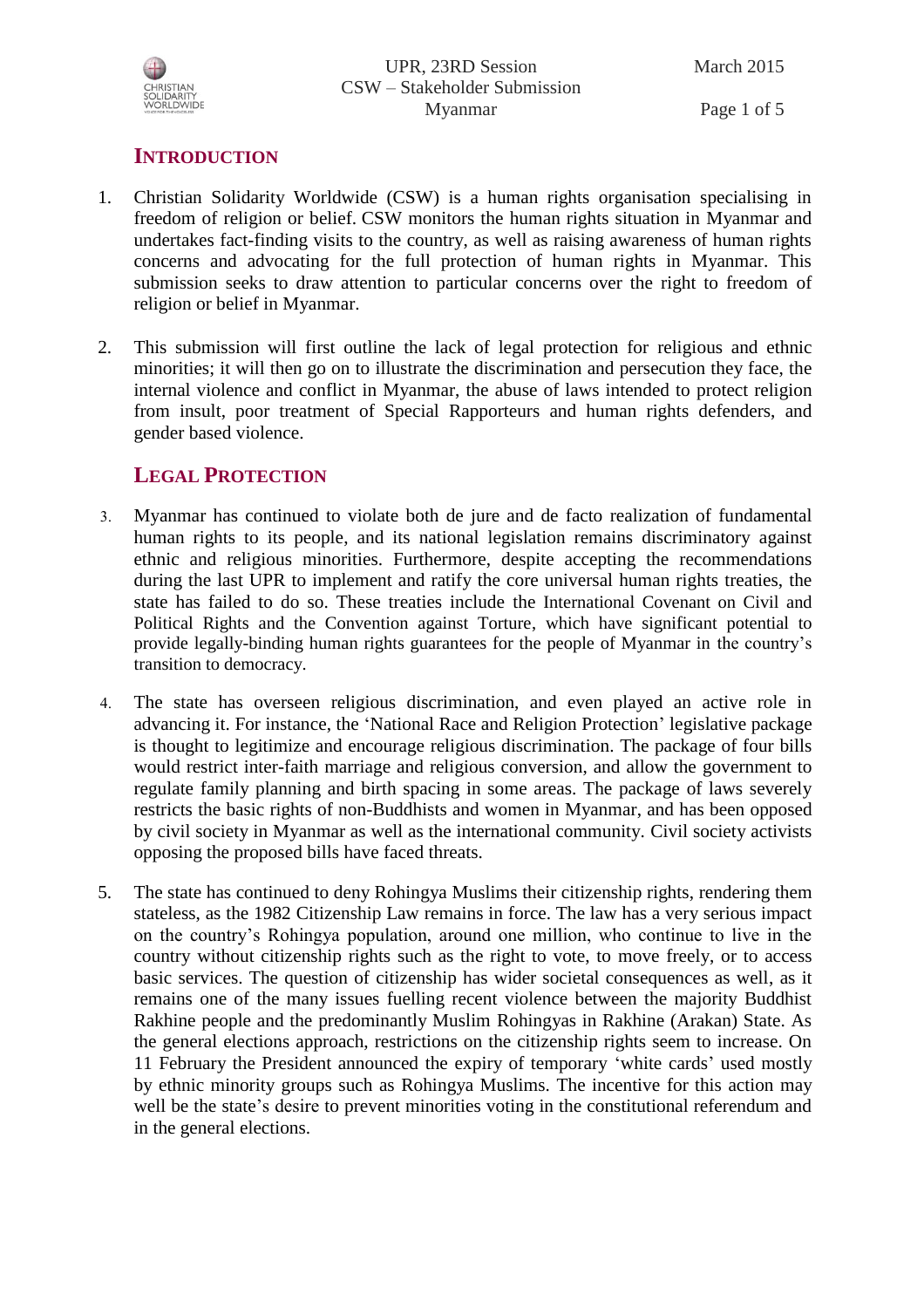

6. **Recommendation: The 1982 Citizenship Law should be repealed. A new law on citizenship rights should be founded on the principles of non-discrimination and equality providing full citizenship for people adhering to any religious affiliation. Myanmar should also abandon the National Race and Religion Protection legislative package and ratify without further delay the International Covenant on Civil and Political Rights and the Convention against Torture.** 

# **DISCRIMINATION AGAINST AND PERSECUTION OF RELIGIOUS AND ETHNIC MINORITIES**

- 7. Religious and ethnic minorities have continued to face discrimination in all parts of the country, and persecution in several regions. Persecution is strongly institutionalized and human rights violations against minorities continue in a context of impunity. Hate speech against minorities, fuelling religiously-motivated violence and discrimination, continues to be widespread.
- 8. The Rohingya Muslims are among the most persecuted people groups in the world. They are disproportionately represented in Internally Displaced Person (IDP) camps and have faced continuous persecution by the state. Rohingyas have fled the country, risking their lives in boats on the open sea, or are living in camps for displaced people, with inadequate aid and assistance, and no freedom of movement. Furthermore, the state has restricted the access of humanitarian aid in Arakan state, leaving the Rohingya Muslims in dire hardship.
- 9. In some areas of Myanmar, for instance Chin, Kachin, and Arakan States, religious minorities, namely Christians and Muslims, are denied their rights to religious freedom and freedom of expression. Religious minorities face restrictions on freedom of assembly and freedom of movement, on education and publishing religious materials. The restoration or building of mosques and churches are also severely restricted.
- 10. In 2012 the Chin Human Rights Organisation published *Threats to Our Existence: Persecution of Ethnic Chin Christians in Burma* – a report which documents restrictions on religion and documents the destruction of 13 crosses. Four have been removed under the current government. In January 2015 the authorities in Hakha, Chin state, ordered the destruction of a 54 foot-high cross on a hill; and on 1 February 2015, a cross was destroyed from a Roman Catholic mission's prayer mountain in Kachin state. The destruction of Christian crosses has been used by the authorities to repress Christianity for long time. Furthermore, Christians are often forced to build Buddhist pagodas.
- 11. **Recommendation: The government of Myanmar must ensure basic religious freedom and remove all legal and bureaucratic restrictions for minorities. CSW urges the government of Myanmar to take steps to prevent violence, intervene swiftly and effectively to stop violence where it occurs, protect religious minorities, and address hate speech and incitement to hatred and violence without delay. CSW urges Myanmar to issue an invitation to the UN Special Rapporteur on freedom of religion or belief to visit Myanmar to investigate reports of violations of religious freedom.**

### **INTERNAL VIOLENCE AND CONFLICT**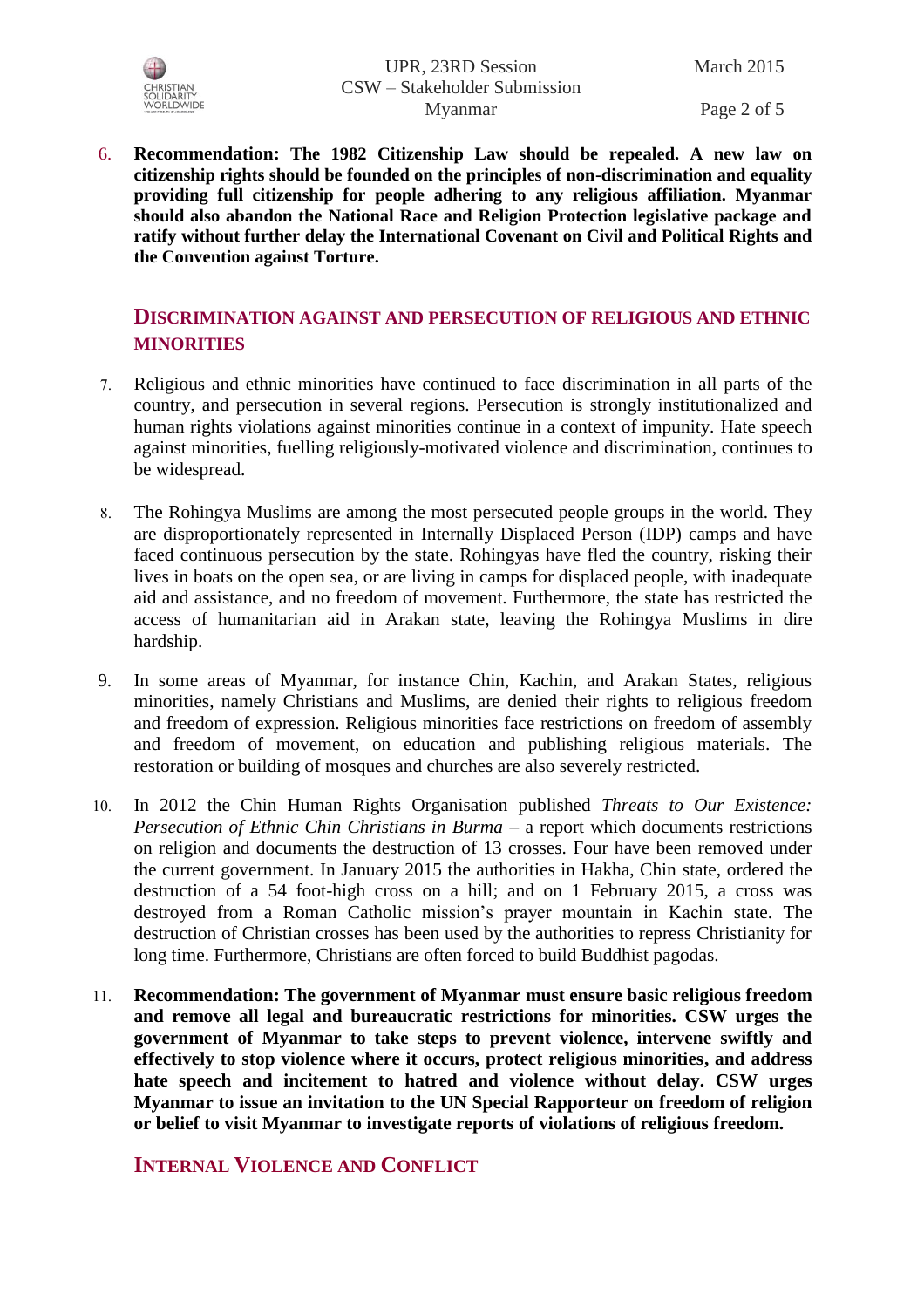

Page 3 of 5

- 12. Since the last UPR review of Myanmar, war has resumed in Kachin and Shan states and is continuing into its fourth year. The state has backpedaled on its initial agreement to the United Nationalities Federal Council (UNFC – the latest coalition of ethnic minorities) and the army has not stopped offensives repeatedly attacking Kachin villages. Statesponsored violence has left at least 140,000 people displaced, living in IDP camps under gross inhuman conditions. Hundreds of people have been killed during the last four years. 200 villages have been destroyed along with 66 churches.
- 13. A movement known as '969' was founded by monks in Mon state, and is currently closely associated with a prominent ultranationalist Buddhist monk, U Wirathu. 969 has grown in influence and visibility in recent months, and a new wave of anti-Muslim violence has erupted. On 20 March 2013 an argument between a Muslim shop owner and two Buddhist customers triggered riots in Meikhtila, Mandalay division, that divided the town. Violence continued in Meikhtila for two days, with a mob attack on a Muslim school in Mingalar Zayong quarter on 21 March. The attack left 32 students aged between 14 and 24, and four teachers, dead. Anti-Muslim violence then spread to other parts of the country, including Oakkan, Lashio, Bago and Mandalay. In effect a form of ethnic or religious 'cleansing' has occurred, with the Muslims having either fled to families in other cities or been removed from the town and relocated to camps for displaced people. There is a disturbing level of religious intolerance, particularly directed at Muslims, within wider Myanmar society.
- 14. Since breaking the ceasefire the army and the government of Myanmar have committed a myriad of human rights violations with absolute impunity. Among the more heinous abuses are credible allegations of war crimes and crimes against humanity, which merit immediate investigation. These criminal acts include grave breaches of the Geneva Conventions such as the deliberate targeting of civilians by military forces, rape and other forms of sexual violence, extrajudicial executions, arbitrary detention, torture, and restrictions on the provision of humanitarian assistance. Such violations could amount to war crimes and crimes against humanity. Furthermore, the state has restricted humanitarian aid and left the already vulnerable minorities in dire hardship, especially in Kachin, northern Shan, and Rakhine states.
- 15. **Recommendation: An immediate, thorough and impartial investigation into these and all allegations of serious human rights abuses must be conducted. Suspected perpetrators must answer for their crimes before a competent judicial authority, and victims of serious rights abuses must be afforded the justice they deserve. CSW calls for the urgent protection of IDPs, and for the government and army to immediately cease its attacks on Kachin State. The government of Myanmar must end military offences against the Kachin people and engage in a genuine political dialogue and peace process. Anti-Muslim attitudes must be addressed through long-term initiatives involving public awareness, education, dialogue and reconciliation.**

#### **ALLEGED BLASPHEMY CASES**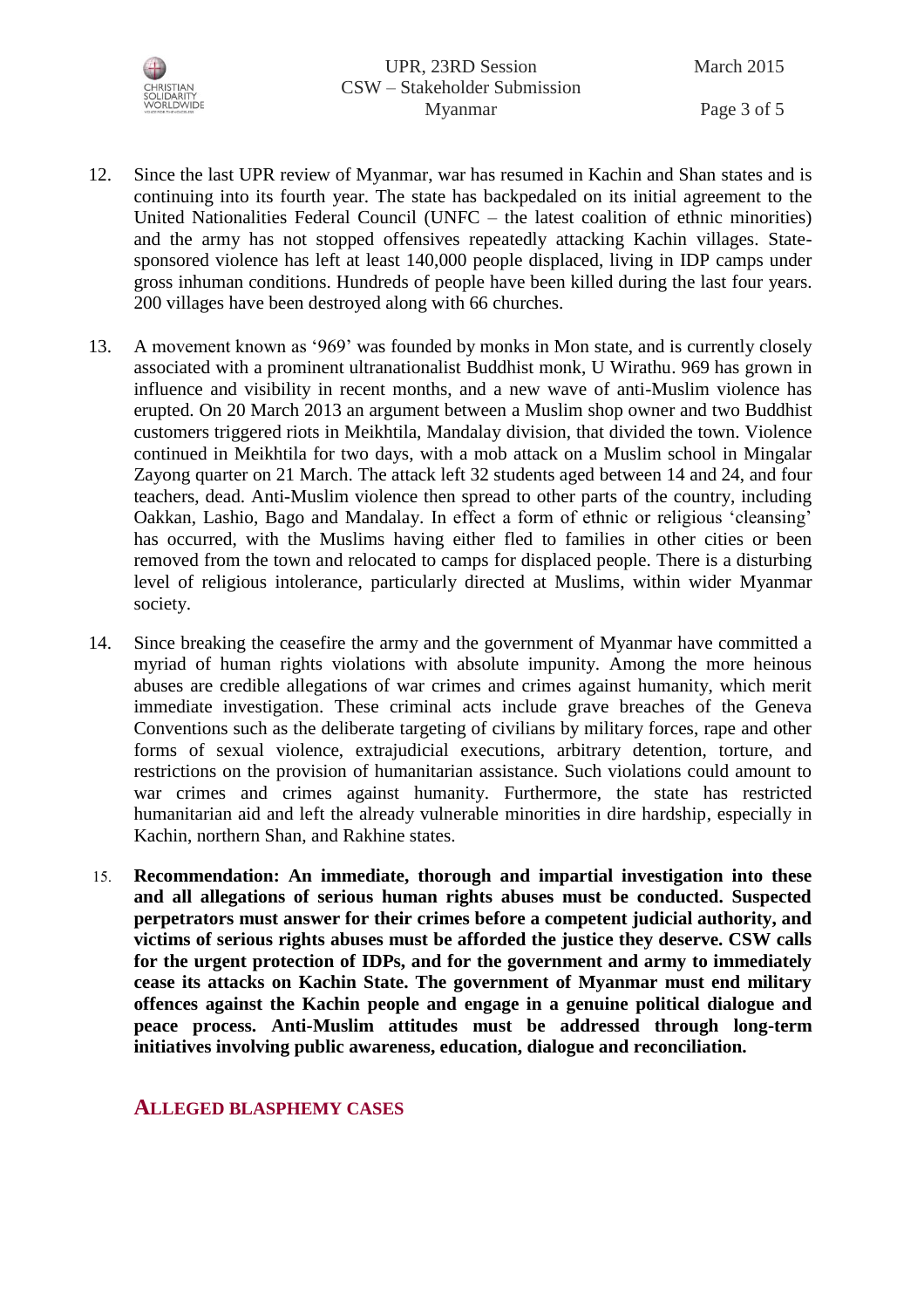

Page 4 of 5

- 16. CSW expresses grave concern over the use of existing laws to prosecute people deemed to have insulted religion. In December 2014 a New Zealand bar manager, Phil Blackwood, was arrested along with his two Burmese colleagues and charged with insulting religion, after using an image of Buddha to promote their bar in Rangoon. The men were charged under Articles 295 and 295(a) of the penal code, respectively: 'Injuring or defiling place of worship, with intent to insult the religion of any class'; and 'Deliberate and malicious acts intended to outrage religious feelings of any class by insulting its religion or religious beliefs'.
- 17. In a separate case, Htin Lin Oo, an author and former official of the National League for Democracy (NLD), was arrested and imprisoned for criticising extremist Buddhist monks for preaching hatred. He argued that religious intolerance spread by groups such as Ma Ba Tha is incompatible with Buddhism. He was charged with religious defamation under Articles 295(a) and 298 of the penal code. He remains in detention.
- 18. **Recommendation: Myanmar must observe and protect the right to freedom of thought, conscience and religion, and ensure that all citizens have access to lawyers and appropriate legal advice when facing charges. CSW urges the government of Myanmar to release the people imprisoned for 'insulting' Buddhism, and repeal Article 295(a) and Article 298 of the penal code.**

# **TREATMENT OF SPECIAL RAPPORTEURS AND HUMAN RIGHTS DEFENDERS**

- 19. Even though Myanmar has provided limited access to the country for the Special Rapporteur on the situation of human rights in Myanmar, the freedom and safety of both international and national human rights observers and defenders remains a key concern.
- 20. In 2013 Tomas Ojea Quintana, UN Special Rapporteur on the situation of human rights in Myanmar, was left unprotected when a 200-strong mob attacked his car during his visit in Meikhtila, central Myanmar. The current Special Rapporteur on the situation of human rights in Myanmar, Yanghee Lee, also experienced sexist intimidation during her visit to the country in January 2015.
- 21. The treatment of Special Rapporteurs reflects the general environment of intimidation and harassment experienced by human rights defenders and observers. According to Special Rapporteur Yanghee Lee "there are signs that since her last visit, restrictions and harassment on civil society may have worsened."
- 22. **Recommendation: Myanmar must undertake immediate efforts to end the harassment of human rights defenders, and to provide safe and unhindered access for both international and national human rights monitors throughout its territory, to document human rights violations and disseminate information. The government should continue to cooperate with the UN Special Rapporteur on the situation of human rights in Myanmar, and should invite other special procedures mandate holders that have requested access to visit the country to observe its human rights situation. The government should also take all possible measures to tackle hate speech, and publicly denounce and condemn all incidents of hate speech against any group.**